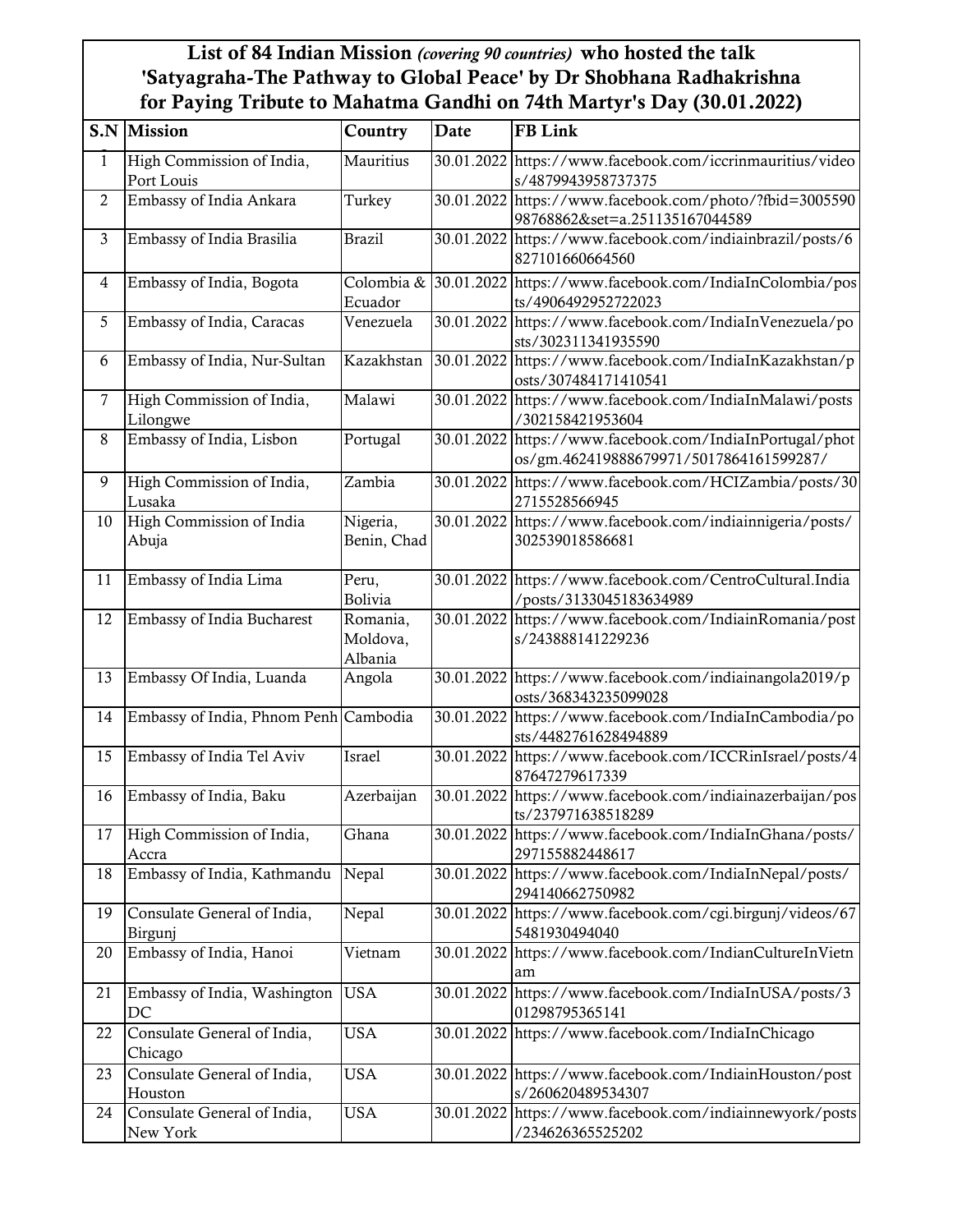| 25 | Consulate General of India,  | <b>USA</b>    | 30.01.2022 https://www.facebook.com/IndiainSanFrancisco/                            |
|----|------------------------------|---------------|-------------------------------------------------------------------------------------|
|    | San Francisco                |               | videos/270704011850706/                                                             |
| 26 | Embassy of India, Panama     | Panama,       | 30.01.2022 https://www.facebook.com/indiainpanama/posts                             |
|    |                              | Cos ta Rica,  | /944649436227943                                                                    |
|    |                              | Nicaragua     |                                                                                     |
| 27 | Embassy of India, Beirut     | Lebanon       | 30.01.2022 https://www.indianembassybeirut.gov.in/notice/d                          |
|    |                              |               | isplay/1334/13                                                                      |
| 28 | Embassy of India Vienna      | Austria       | 30.01.2022 https://www.facebook.com/IndiaInAustria/posts                            |
|    |                              |               | /297634522393613                                                                    |
| 29 | Embassy of India, Hague      | Netherlands   | 30.01.2022 https://www.facebook.com/gandhicentrelive.nl/p                           |
|    |                              |               | osts/5020397248003771                                                               |
| 30 | Embassy of India Belgrade    | Serbia        | 30.01.2022 https://www.facebook.com/IndiaInSerbia/                                  |
| 31 | High Commission of India,    | Sri Lanka     | 30.01.2022 https://www.facebook.com/ICCRSriLanka/posts                              |
|    | Colombo                      |               | /4878661408880979                                                                   |
| 32 | Embassy of India, Warsaw     | Poland &      | 30.01.2022 https://www.facebook.com/IndiaInPoland                                   |
|    |                              | Lithuania     |                                                                                     |
| 33 | Embassy of India, Budapest   | Hungary,      | 30.01.2022 https://www.facebook.com/ICCBudapestHungary/p                            |
|    |                              | Bosnia &      | osts/5460999910595545                                                               |
|    |                              | Herzegovina   |                                                                                     |
| 34 | Embassy of India, Copenhagen | Denmark       | 30.01.2022 https://www.facebook.com/IndiainDenmark/                                 |
|    |                              |               |                                                                                     |
| 35 | Embassy of India, Bamako     | Mali &        | 30.01.2022 https://www.facebook.com/IndiaInMali/posts/70                            |
|    |                              | Mauritania    | 01143336627573                                                                      |
| 36 | Embassy of India, Santiago   | Chile         | 30.01.2022 https://www.facebook.com/IndiaInChile/posts/4                            |
|    |                              |               | 724348344296987                                                                     |
| 37 | Embassy of India, Dushanbe   | Tajikistan    | 30.01.2022 https://www.facebook.com/IndEmbDushanbe/                                 |
| 38 | High Commission of India,    | Rwanda        | 30.01.2022 https://www.facebook.com/hci.kigali.5/posts/96                           |
|    | Kigali                       |               | 6642087601748                                                                       |
| 39 | High Commission of India,    | South Africa, | 30.01.2022 https://www.facebook.com/IndiaInSouthAfrica/p                            |
|    | Pretoria                     | Lesotho       | osts/302178178603327                                                                |
| 40 | High Commission of India,    | <b>Brunei</b> | 30.01.2022 https://www.facebook.com/IndiainBrunei/posts/                            |
|    |                              |               |                                                                                     |
|    |                              |               |                                                                                     |
|    | Brunei Darussalam            | Darussalam    | 245649404418501                                                                     |
| 41 | Embassy of India, Khartoum   | Sudan         | 30.01.2022 https://www.facebook.com/IndiaInSudan/posts/                             |
|    |                              |               | 303348858499300                                                                     |
| 42 | Embassy of India, Berne      | Switzerland,  | 30.01.2022 https://www.facebook.com/IndiainSwitzerland/p                            |
|    |                              | Liechtenstein | osts/295998885898582                                                                |
| 43 | Slovak-Indian Friendship     | Slovakia      | 30.01.2022 https://www.facebook.com/slov.india/posts/1022                           |
|    | Society                      |               | 3910318699855                                                                       |
| 44 | Hellenic-Indian Society for  | Greece        | 30.01.2022 https://www.facebook.com/indikanet/posts/5131                            |
|    | Culture & Development Athens |               | 494616869566                                                                        |
|    |                              |               |                                                                                     |
| 45 | Embassy of India, Athen      | Greece        | 30.01.2022 https://www.facebook.com/IndiaInGreeceOfficial                           |
|    |                              |               | /posts/240266021612758                                                              |
| 46 | The Italian Hindu Union      | Italy         | 30.01.2022 https://www.facebook.com/sanatanadharmasamg                              |
|    |                              |               | ha/posts/4812965715416148                                                           |
| 47 | Embassy of India, Rabat      | Morocco       | 30.01.2022 https://www.facebook.com/IndiainMorocco/post                             |
|    |                              |               | s/260433412886809                                                                   |
| 48 | High Commission of India,    | Tanzania      | 30.01.2022 https://www.facebook.com/IndiaInTanzania/pos                             |
|    | Dar es Salaam                |               | ts/239954241642860                                                                  |
| 49 | Consulate General of India,  | Tanzania      | 30.01.2022 https://www.facebook.com/cgizanzibartanzania/                            |
|    | Zanzibar                     |               | videos/996297211319336/                                                             |
| 50 | Embassy of India, Seoul      |               |                                                                                     |
|    |                              |               | Rep.of Korea 30.01.2022 https://www.facebook.com/ICCSeoul/posts/298<br>972205601093 |
|    |                              | <b>UK</b>     |                                                                                     |
| 51 | Nehru Centre High            |               | 30.01.2022 https://www.facebook.com/nehrucentrelondon/vi                            |
|    | Commission of India, London  |               | deos/684007142933839/                                                               |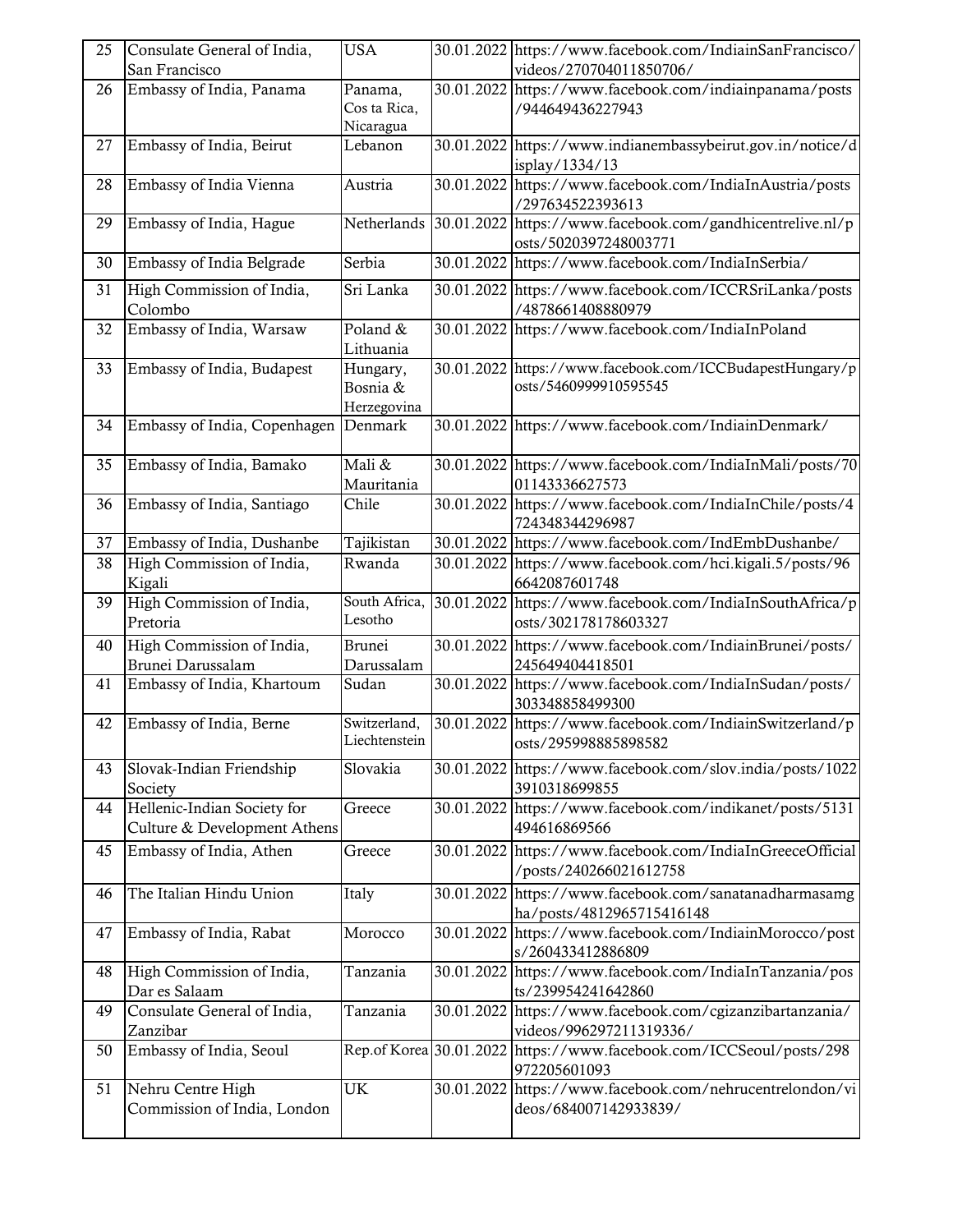| 52 | Embassy of India, Tokyo                                 | Japan         |            | 30.01.2022 https://www.facebook.com/ICCRinJapan/posts/<br>146856267722239 |
|----|---------------------------------------------------------|---------------|------------|---------------------------------------------------------------------------|
| 53 | High Commission of India,                               | Fiji and      |            | 30.01.2022 https://www.facebook.com/iccrsuva/posts/47066                  |
|    | Suva                                                    | Tonga         |            | 71172761848                                                               |
| 54 | Consulate General of India,                             | Canada        |            | 30.01.2022 https://www.facebook.com/cgindiatoronto/posts                  |
|    | Toronto                                                 |               |            | /241266591524294                                                          |
| 55 | Consulate General of India,                             | Canada        |            | 30.01.2022 https://www.facebook.com/cgivancouver/videos/                  |
|    | Vancouver                                               |               |            | 1144012339740551                                                          |
| 56 | High Commission of India,                               | Mozambiqu     |            | 30.01.2022 https://www.facebook.com/indiainmozambique/                    |
|    |                                                         |               |            |                                                                           |
|    | Maputo                                                  | e             |            | posts/250331703939157                                                     |
| 57 | The Tagore Centre, Embassy of Germany<br>India, Berlin, |               |            | 30.01.2022 https://www.facebook.com/ICCRGermany/posts<br>/150315164027274 |
| 58 | Consulate General of India,                             | Germany       |            | 30.01.2022 www.facebook.com/ConsulateGeneralofIndiaFrankf                 |
|    | Frankfurt                                               |               |            | urtGermany/posts/1844759959060973                                         |
| 59 | Consulate General of India,                             | Germany       |            | 30.01.2022 https://www.facebook.com/ConsulateGeneralofIndia               |
|    | Munich                                                  |               |            | MunichGermany/posts/4988616677825518                                      |
| 60 | Consulate General of India,                             | <b>Brazil</b> | 30.01.2022 | www.fb.com/IndianConsulateGeneralSaoPauloBrazil/                          |
|    | Sao Paulo                                               |               |            | posts/4964496596951125                                                    |
| 61 | JNCC, Embassy of India,                                 | Russia        |            | 30.01.2022 https://www.facebook.com/ICCRRussia/posts/5                    |
|    | Moscow                                                  |               |            | 165621846789804                                                           |
|    |                                                         |               |            |                                                                           |
| 62 | Embassy of India, Dublin                                | Ireland       |            | 30.01.2022 https://www.facebook.com/IndiainIreland/posts/                 |
|    |                                                         |               |            | 2243548332450679                                                          |
| 63 | High Commission of India,                               | Kenya         |            | 30.01.2022 https://www.facebook.com/IndiainKenya/posts/                   |
|    | Nairobi                                                 |               |            | 315763533930670                                                           |
| 64 | Embassy of India Helsinki                               | Finland       |            | 30.01.2022 https://www.facebook.com/IndiaInFinland/posts                  |
|    |                                                         |               |            | /297496029080192                                                          |
| 65 | Embassy of India, Bangkok                               | Thailand      |            | 30.01.2022 https://www.facebook.com/ICCRBangkok/posts                     |
|    |                                                         |               |            | /4726559614131467                                                         |
| 66 | Consulate General of India,                             | Thailand      |            | 30.01.2022 https://www.facebook.com/cgibali/posts/307592                  |
|    | Bali                                                    |               |            | 871405777                                                                 |
| 67 | Embassy of India, Dakar                                 | Senegal,      |            | 30.01.2022 https://www.facebook.com/IndiainSenegal/posts                  |
|    |                                                         | Gambia        |            | /307776484727950                                                          |
| 68 | Embassy of India, Denmark                               | Copenhagen    |            | 30.01.2022 https://www.facebook.com/IndiainDenmark/post                   |
|    |                                                         |               |            | s/303982485095930                                                         |
| 69 | Embassy of India, Ljubljana                             | Slovenia      |            | 30.01.2022 https://www.facebook.com/events/471409677770                   |
|    |                                                         |               |            | 327                                                                       |
| 70 | JNICC, Embassy of India,                                | Indonesia     |            | 30.01.2022 https://www.facebook.com/jnicc.jakarta/posts/4                 |
|    |                                                         |               |            |                                                                           |
|    | Jakarta                                                 |               |            | 767532026662058                                                           |
| 71 | High Commission of India,                               | Guyana        |            | 30.01.2022 https://www.facebook.com/indiaingeorgetown/p                   |
|    | Georgetown                                              |               |            | osts/300551205447924                                                      |
| 72 | ICC High Commission of                                  | Maldives      |            | 30.01.2022 https://www.facebook.com/ICCMaldives/posts/                    |
|    | India, Male                                             |               |            | 4733398900112206                                                          |
| 73 | High Commission of India,                               | Pakistan      |            | 30.01.2022 https://m.facebook.com/story.php?story_fbid=2453508            |
|    | Islamabad                                               |               |            | 74445677&id=100069122983476                                               |
| 74 | Consulate General of India,                             | Iraq          |            | 30.01.2022 https://www.facebook.com/indiainerbil.cgierbil.5               |
|    | Erbil                                                   |               |            | /posts/1035764983647285                                                   |
| 75 | High Commission Of India,                               | Australia     |            | 30.01.2022 https://www.facebook.com/watch/?ref=search&v                   |
|    | Canberra                                                |               |            | =505664630989615                                                          |
| 76 | Consulate General of India, St.                         | Russia        |            | 30.01.2022 https://www.facebook.com/ConsulateGeneralofIn                  |
|    | Petersburg                                              |               |            | diaStPetersburgRussia/posts/297033532459952                               |
|    |                                                         |               |            |                                                                           |
| 77 | Embassy of India, Madrid                                | Spain         |            | 30.01.2022 https://www.facebook.com/IndiaInSpain/videos/                  |
|    |                                                         |               |            | 1267212953770448/                                                         |
| 78 | Embassy of India, Prague                                | Czech         |            | 30.01.2022 https://www.youtube.com/watch?v=0WidyQUK                       |
|    |                                                         | Republic      |            | Ofw                                                                       |
| 79 | Embassy of India, Conakry                               | Republic of   |            | 30.01.2022 https://www.facebook.com/EOI.Conakry/posts/                    |
|    |                                                         | Guinea        |            | 260773749532937                                                           |
|    |                                                         |               |            |                                                                           |